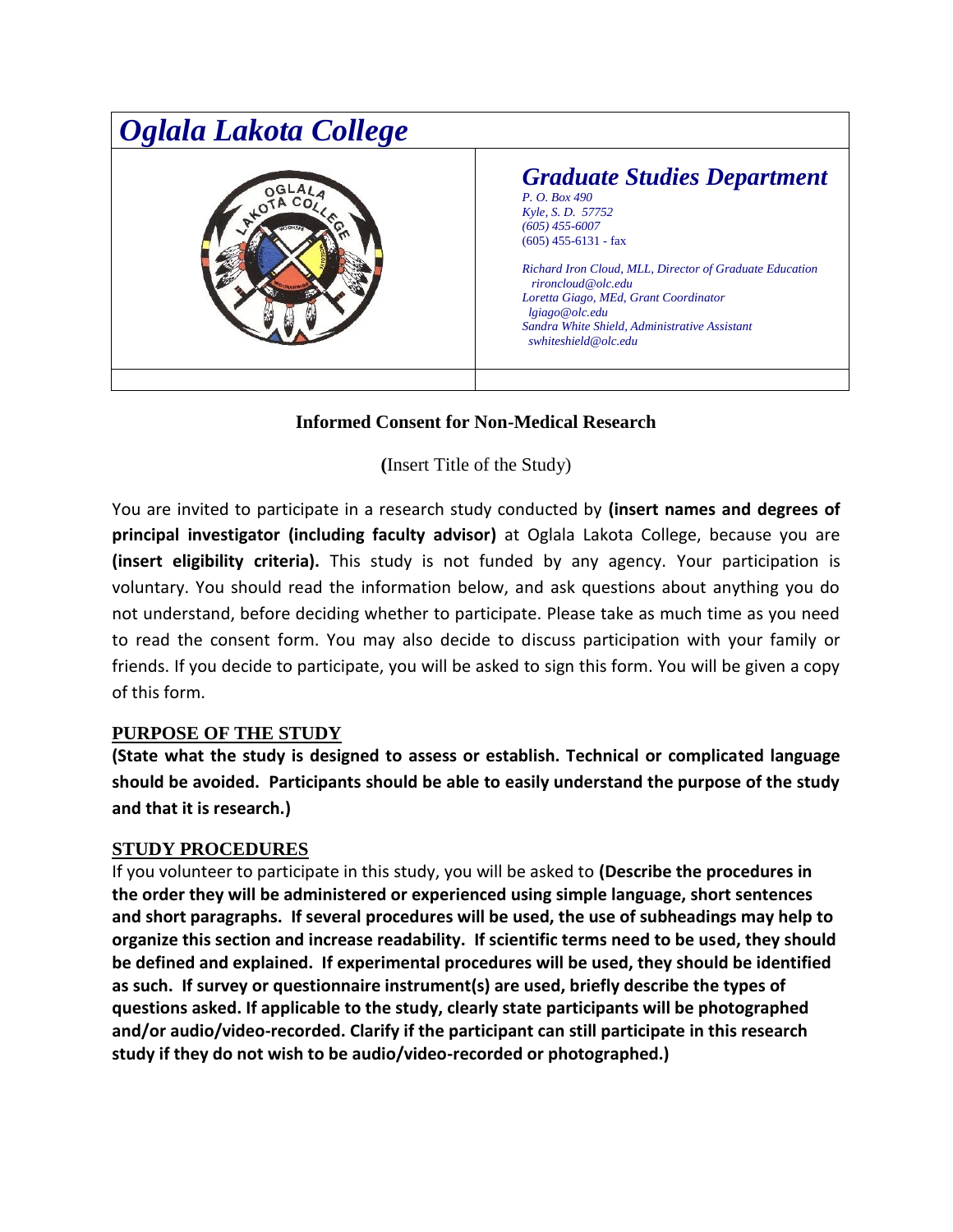**(If applicable, specify the participant's assignment to study groups, length of time for participation in each procedure, the total length of time for participation, frequency of procedures, location where the procedures will be take place, etc. For research involving randomization, specify the randomization procedure, for example, "you will be assigned randomly, much like tossing a coin, into…...)**

### **POTENTIAL RISKS AND DISCOMFORTS**

**(Describe any reasonable foreseeable risks, discomforts, inconveniences, including physiological risks/discomforts; describe any psychological, social, legal or financial risks to the participant, and how these will be minimized. If there are no anticipated risks, state so.)**

## **POTENTIAL BENEFITS TO PARTICIPANTS AND/OR TO SOCIETY**

**(Describe direct benefits from participating in the study. Also, state the anticipated benefit to society. If there are no anticipated benefits to the participant, state so. Note that as this is a research study, the benefits are contingent upon the results. The investigator can state only that benefits are anticipated, not that they will occur. If there are no direct benefits to participants, there should be anticipated benefits to society.)**

### **PAYMENT/COMPENSATION FOR PARTICIPATION**

**(State whether the participant will receive payment/compensation or any other form of compensation, e.g. small gift, course credit, etc. If not, state clearly, "You will not be paid for participating in this research study" or remove the section. If participants receive payment, describe amount, when payment is scheduled, and pro-rated schedule should the participant decide to withdraw or is withdrawn by the investigator. If participants are reimbursed for expenses such as parking, bus/taxi, travel companion/assistant, etc., list payment.)**

#### **POTENTIAL CONFLICTS OF INTEREST OF THE INVESTIGATOR**

**(A "Conflict of Interest (COI)" is a situation in which financial or other personal considerations compromise, or have the appearance of compromising, an individual's professional judgment in proposing, conducting, supervising or reporting research. If there appears to be a conflict of interest (COI) or there is a COI, include this section. Delete this section if there are no conflicts of interest.)**

**1. The investigator must disclose all financial or other personal considerations that compromise, or have the appearance of compromising, the investigator's professional judgment in proposing, conducting, supervising, or reporting research. Conflicts include financial as well as non-financial interests. Conflicts include financial interests (stocks, stock options, or other ownership interests, whether traded publicly or not) in a research sponsor or licensee; management roles in a research sponsor, licensee, or other company having an economic interest in the outcome of the research; and using students to perform services in which an**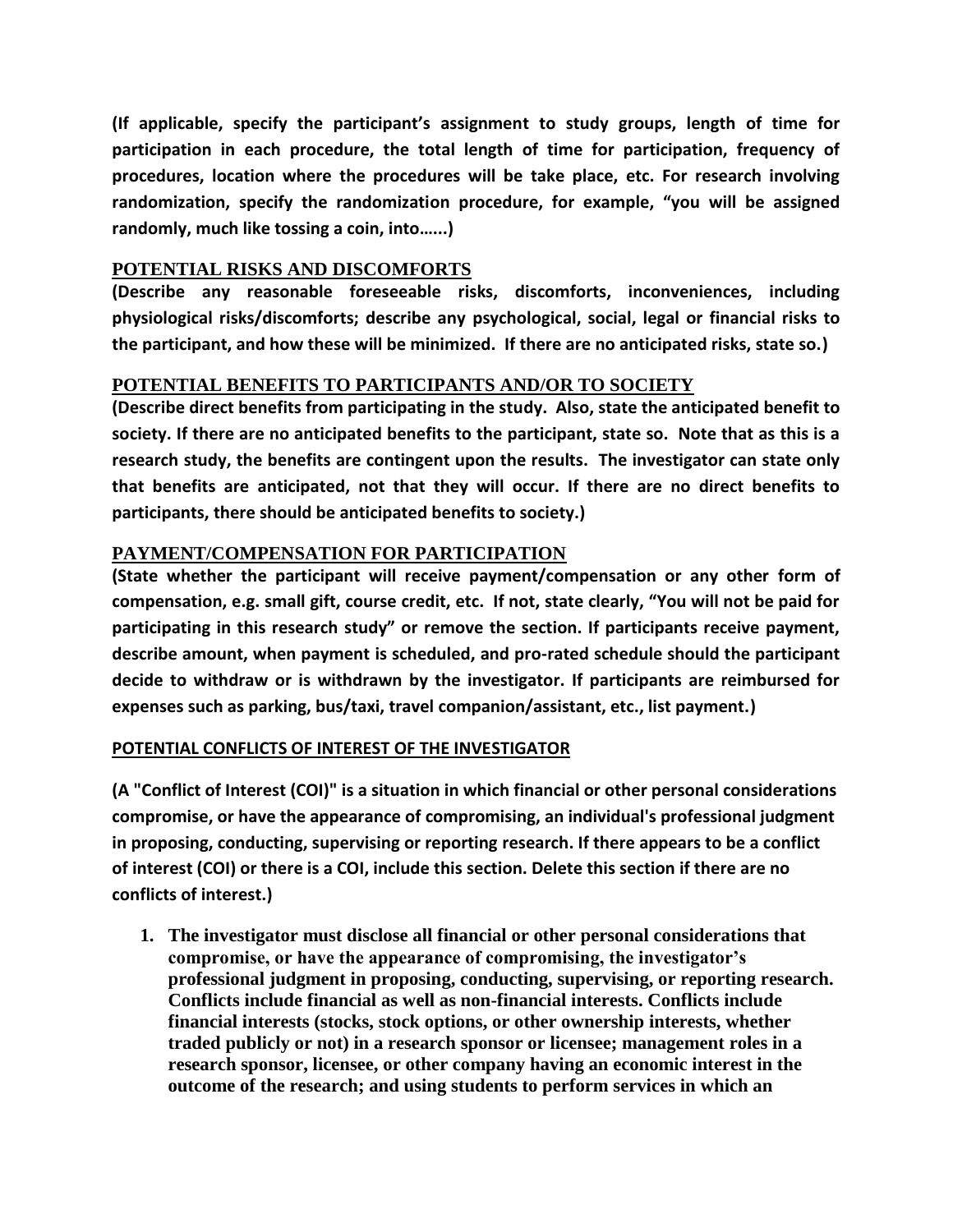**investigator maintains an ownership interest or management role or attaining a degree as a result.** 

**2. In disclosing your proprietary interest and research interest in the informed consent, you may do so in general terms, in a manner consistent with IRB requirements. At a minimum, you must disclose the nature of the interest, such as a paid consultant, a lecturer, a board member, an equity ownership, or a management or supervisory role in the sponsoring company, or the attaining of a degree as a result of findings. Such conflicts should also be disclosed to the Vice President of Research for resolution. The proposed informed consent language must be reviewed by the IRB, and if necessary, by the USC Conflict of Interest Review Committee (CIRC).**

### **CONFIDENTIALITY**

We will keep your records for this study confidential as far as permitted by law. However, if we are required to do so by law, we will disclose confidential information about you. The members of the research team and Oglala Lakota College's Institutional Review Board (IRB) may access the data. The IRB reviews and monitors research studies to protect the rights and welfare of research subjects. **(remove references to funding agency if not applicable)** 

The data will be stored **(state where and how the research data will be stored). [If applicable to the study, describe the participant's right to review/edit the audio/video-recordings or transcripts, who will have access (including transcribers), if the audio/video-recordings will be used for educational purposes, describe how personal identities will be shielded/disguised and, if/when the audio/video-recordings will be erased (approximately). If the audio/videorecordings will be maintained indefinitely, state how confidentiality will be maintained. If information will be released to any other party for any reason, state the person/agency to which the information will be furnished, the nature of the information, and the purpose of the disclosure. Give a brief description of how personal information, research data, and related records will be coded, stored, etc., to prevent access by unauthorized personnel (list the personnel who have access).** 

**[Indicate how long the data will be kept. Please note that data must be kept for a minimum of three years after the completion of the study. The data may be kept indefinitely.]** 

#### **PARTICIPATION AND WITHDRAWAL**

Your participation is voluntary. Your refusal to participate will involve no penalty or loss of benefits to which you are otherwise entitled. You may withdraw your consent at any time and discontinue participation without penalty. You are not waiving any legal claims, rights or remedies because of your participation in this research study. **(If appropriate, describe the**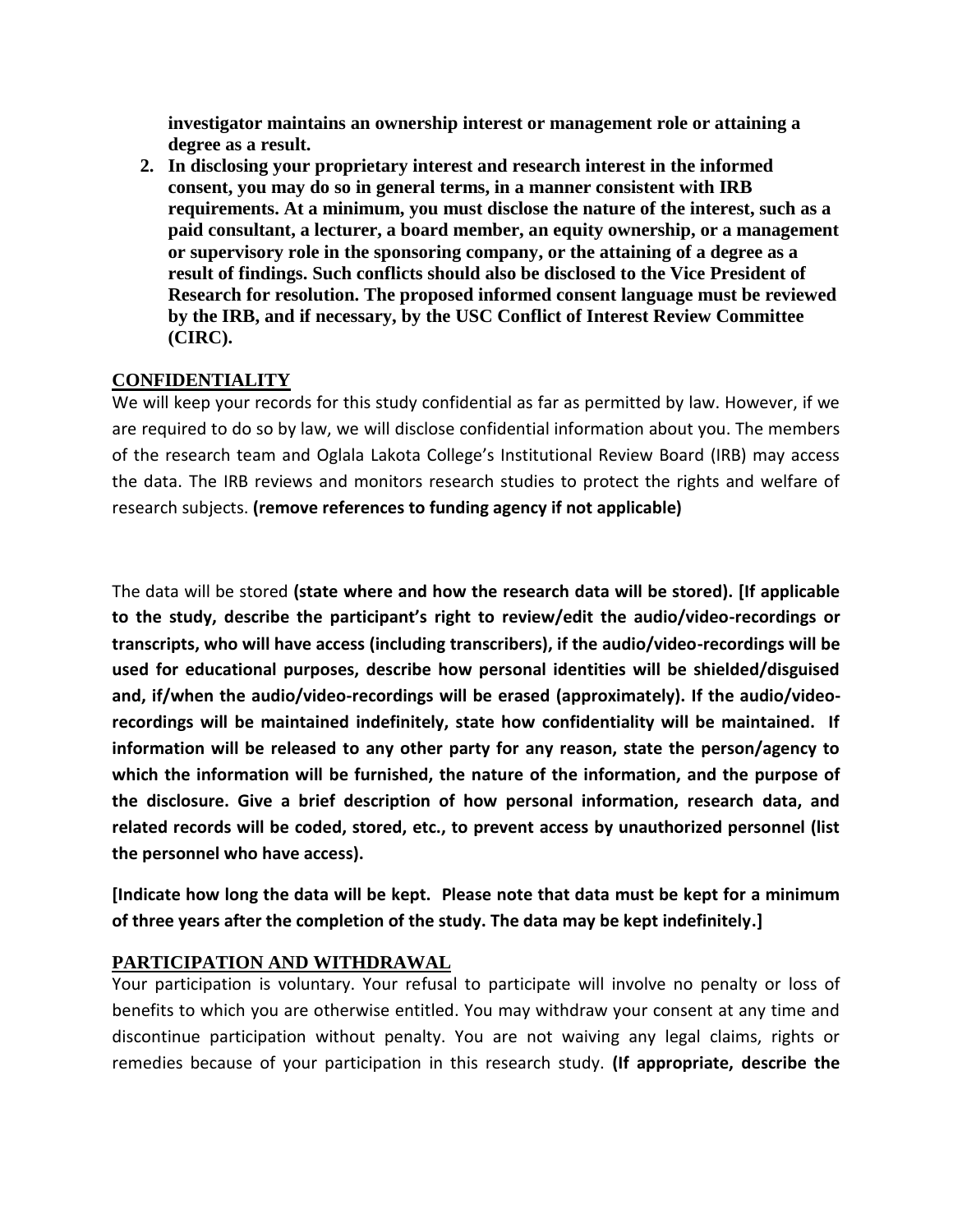**anticipated circumstances under which participation may be terminated by the investigator without regard to the participant's consent.)**

## **INVESTIGATOR'S CONTACT INFORMATION**

If you have any questions or concerns about the research, please feel free to contact **(identify research personnel: Principal Investigator, Faculty Sponsor (if student is the Co-P.I.), and Co-Investigator(s). Include day phone numbers, email addresses, and school/business addresses for all listed individuals. (DO NOT INCLUDE HOME ADDRESSES FOR YOUR PERSONAL SAFETY).** 

## **RIGHTS OF RESEARCH PARTICIPANT – IRB CONTACT INFORMATION**

If you have questions, concerns, or complaints about your rights as a research participant or the research in general and are unable to contact the research team, or if you want to talk to someone independent of the research team, please contact Oglala Lakota College Institutional Review Board (OLCIRB), PO Box 490, Kyle, SD 57752 or email [aalasfour@olc.edu.](mailto:aalasfour@olc.edu)

### **SIGNATURE OF RESEARCH PARTICIPANT**

I have read the information provided above. I have been given a chance to ask questions. My questions have been answered to my satisfaction, and I agree to participate in this study. I have been given a copy of this form.

Name of Participant

Signature of Participant **Date** Date

## **SIGNATURE OF INVESTIGATOR**

I have explained the research to the participant and answered all of his/her questions. I believe that he/she understands the information described in this document and freely consents to participate.